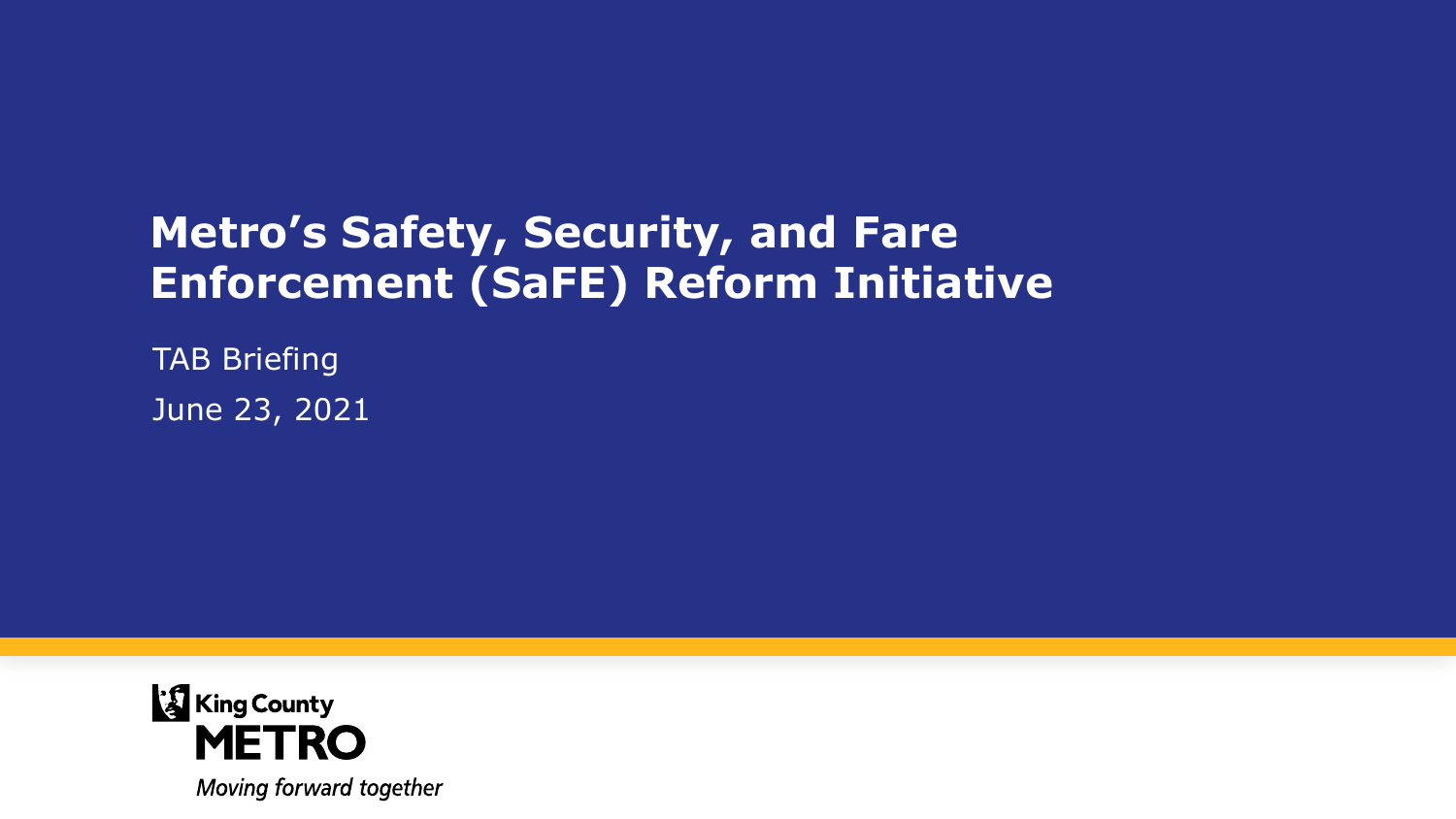### **Time to Act**

In 2020, Metro leadership made the commitment to become an anti-racist mobility agency.

SLT asks you to:

- speak up and act tear down oppression and systemic racism of Black, Indigenous, and all people of color,
- embrace each other, our differences, and our sameness with love and compassion,
- build a workplace where employees feel respect from one another,
- take action to rebuild a transit system that is centered on equitably improving the quality of life in Martin Luther King, Jr. County, and
- adapt and evolve to meet the needs of the community.

#### SLT is committed to:



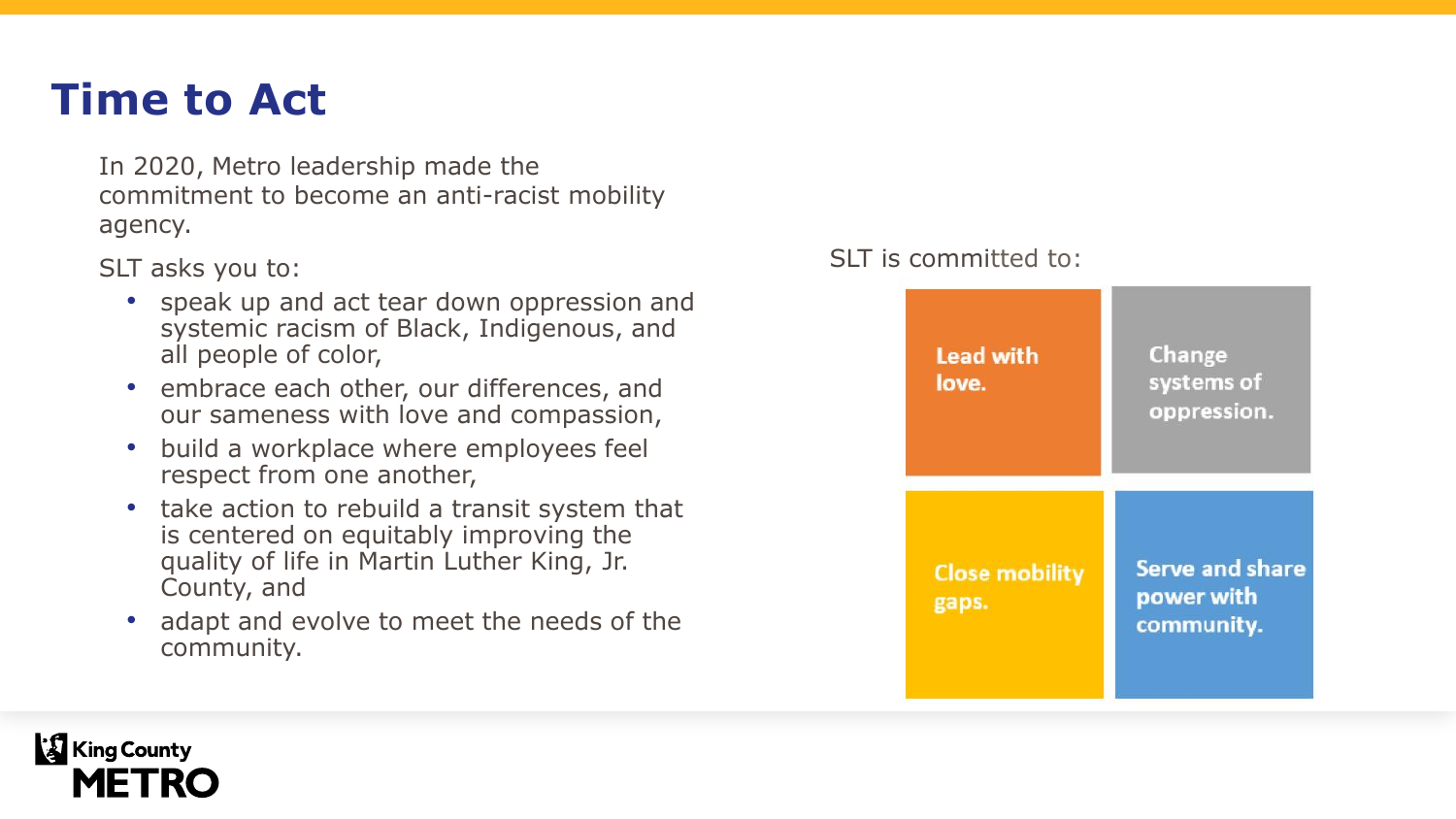# **Conditions that led us here**

#### **HISTORICAL CONDITION**

- **2010 –** Creation of Fare Enforcement Program
- **2015 – KC Council Motion 14441 –** reformed juvenile related enforcement practices
- **2018 – KC Council Ordinance 18789 –** allowed in-house violations resolution options
- **2018 –** Income-based fare program engagement
- **2020 –** Fare Enforcement was suspended

#### **CURRENT CONDITION**

- Community unrest of 2020 and thereafter
- County Executive Dow Constantine declaration of Racism as a Public Health Crisis
- Reform activities by peer agencies including KCSO and Sound Transit that SaFE is coordinating with

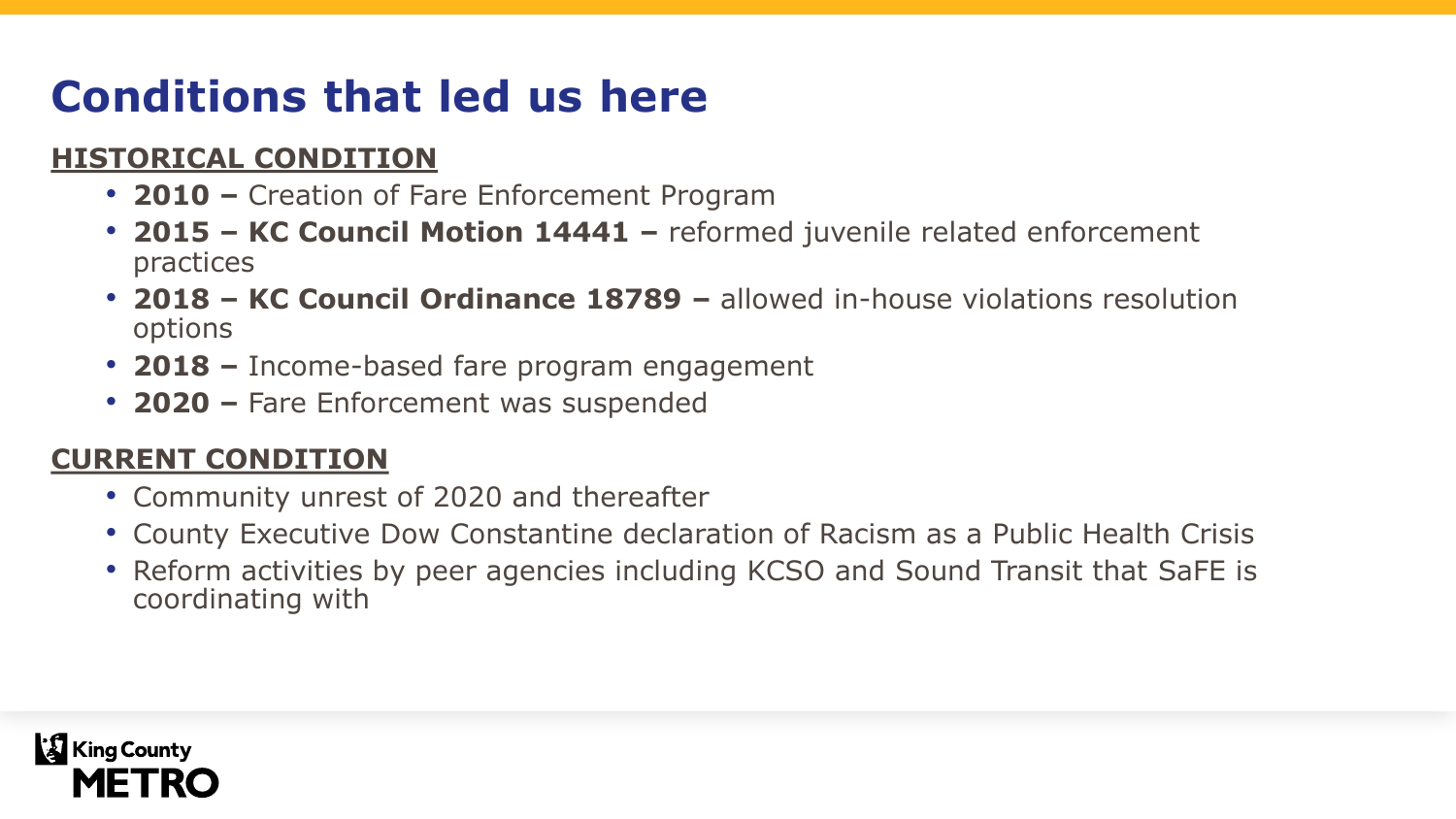## **King County Council Proviso**

The **Safety, Security, and Fare Enforcement (SaFE) Reform Initiative** hopes to accomplish shared goals developed through a co-creation process with internal and external partners related to reimagining and reforming safety and security functions at Metro. The role of transit safety and law enforcement practices is critical to King County Metro's advancement to becoming an anti-racist mobility agency.

We will build on our 2019 work on innovations in fare enforcement that have already been implemented and spark community conversations that will can continue to draw from.

King County Council included this work in the 2021-2022 budget inf the form of a proviso, which requires Metro to report to Council on how we will do this work and the results.

"In recognition of the vital importance of reimagining and reforming safety and security functions within King County, to reduce the role of law enforcement in transit safety and security functions and to advance the Metro transit department's commitment to become an antiracist mobility agency, the county must reimagine transit safety and security, by reexamining, restructuring and reducing the department's security, fare enforcement and law enforcement practices, partnerships and resource allocation." – 2021-2022 Biennial Budget. Section 113. P5. B.

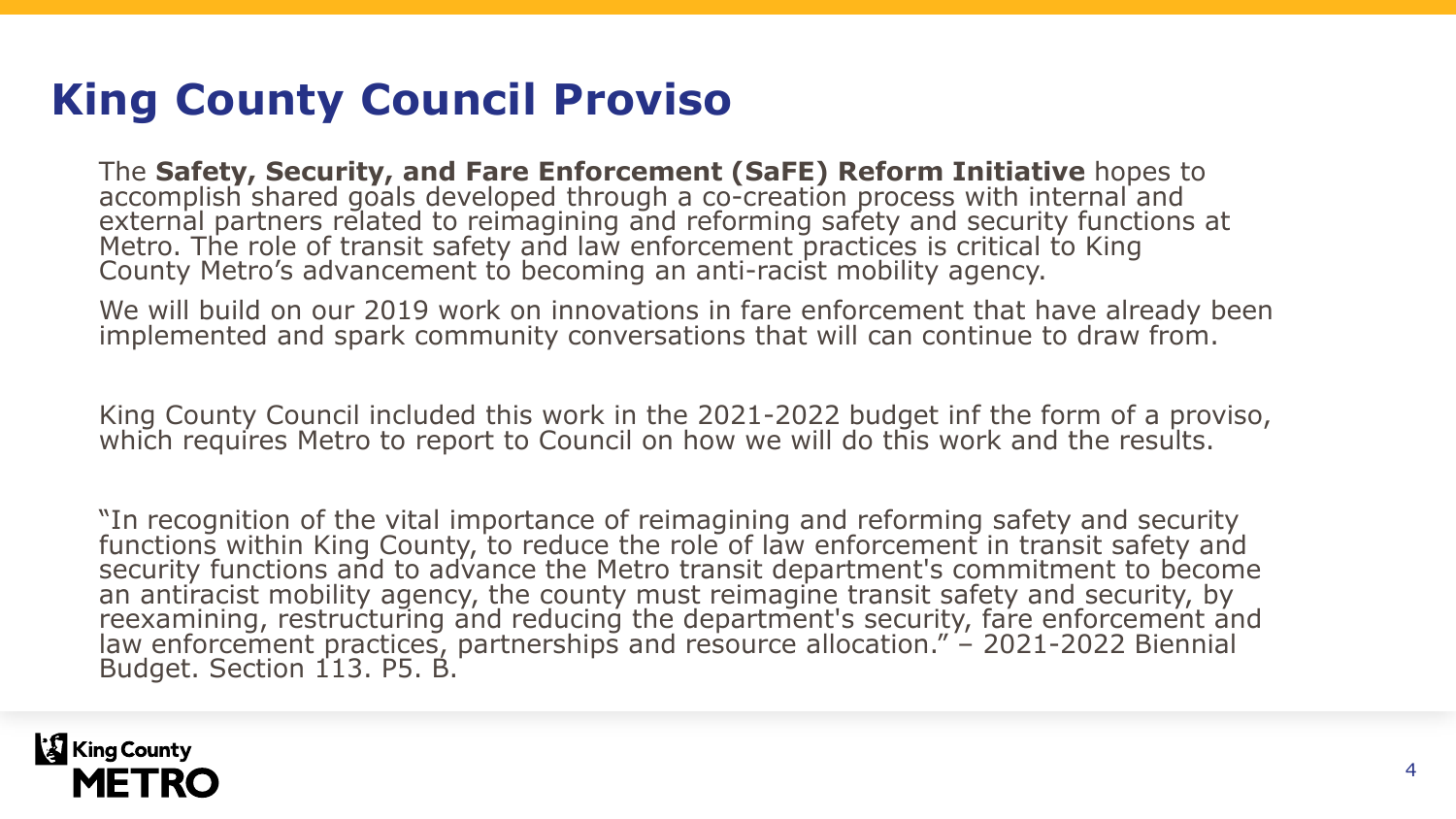### **Co-Creation Approach**

- Community directed conversations no predetermined ideas
- Simultaneously engaging internal and external stakeholders as one community
- Focusing on Black, Indigenous, and people or color AND those most impacted by current fare enforcement and security policies
	- Especially those who intersect with other vulnerable identities
- Taking a targeted universalism approach
	- Deeper understanding of disparate impacts
	- Focus design of solutions

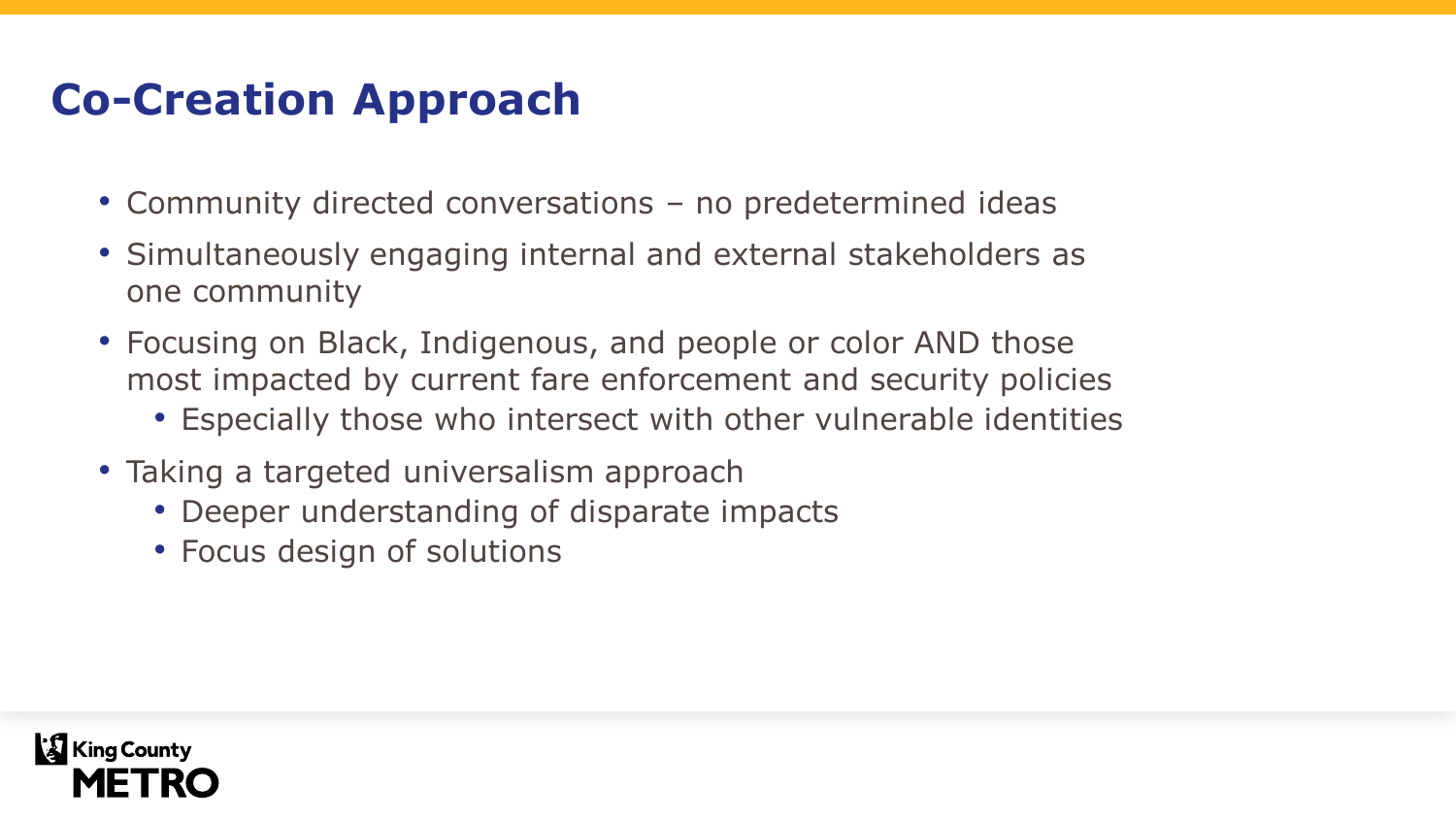#### **SaFE Structure**



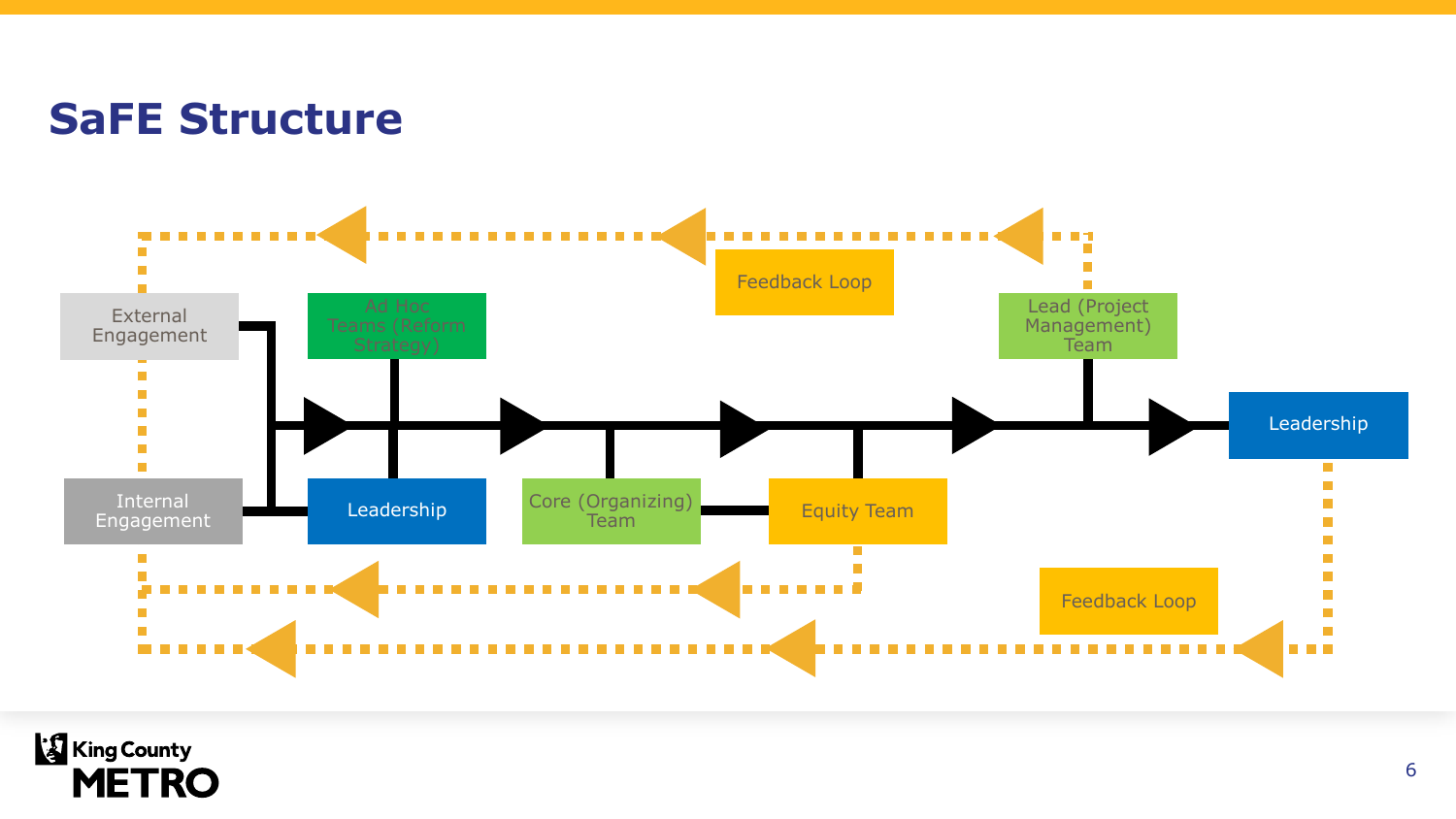## **SaFE Core (Coordinating) Team**

- Guides the reform work and serve as the connection point for internal and external inputs and the task force work, SLT policy guidance, Equity Cabinet and MLT consultation and engagement, and SLT communications.
- Examine and coordinate creation of desired outcomes, approach to achieve outcomes, scoping report, and implementation report.
- Representation from internal KC Metro groups

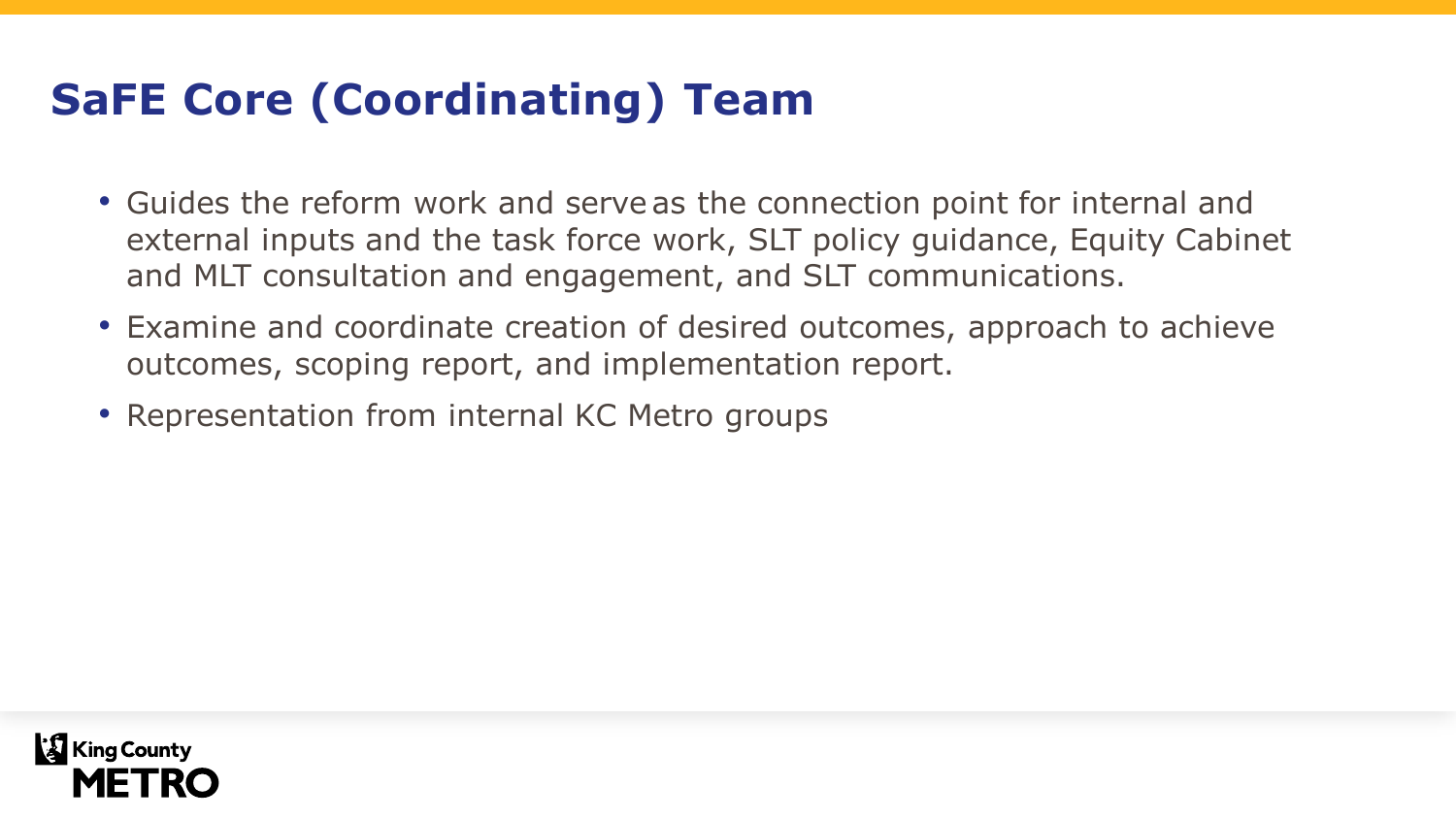# **SaFE Equity Team**

#### **Internal Stakeholders**

- Bus Operations
- Facilities
- Customer Information
- Equity and Social Justice
- Fare Enforcement
- Metro Transit Police

#### **External Stakeholders**

- Youth
- Seniors
- Refugee and Immigrant
- Disability
- Transit
- Low or no-income

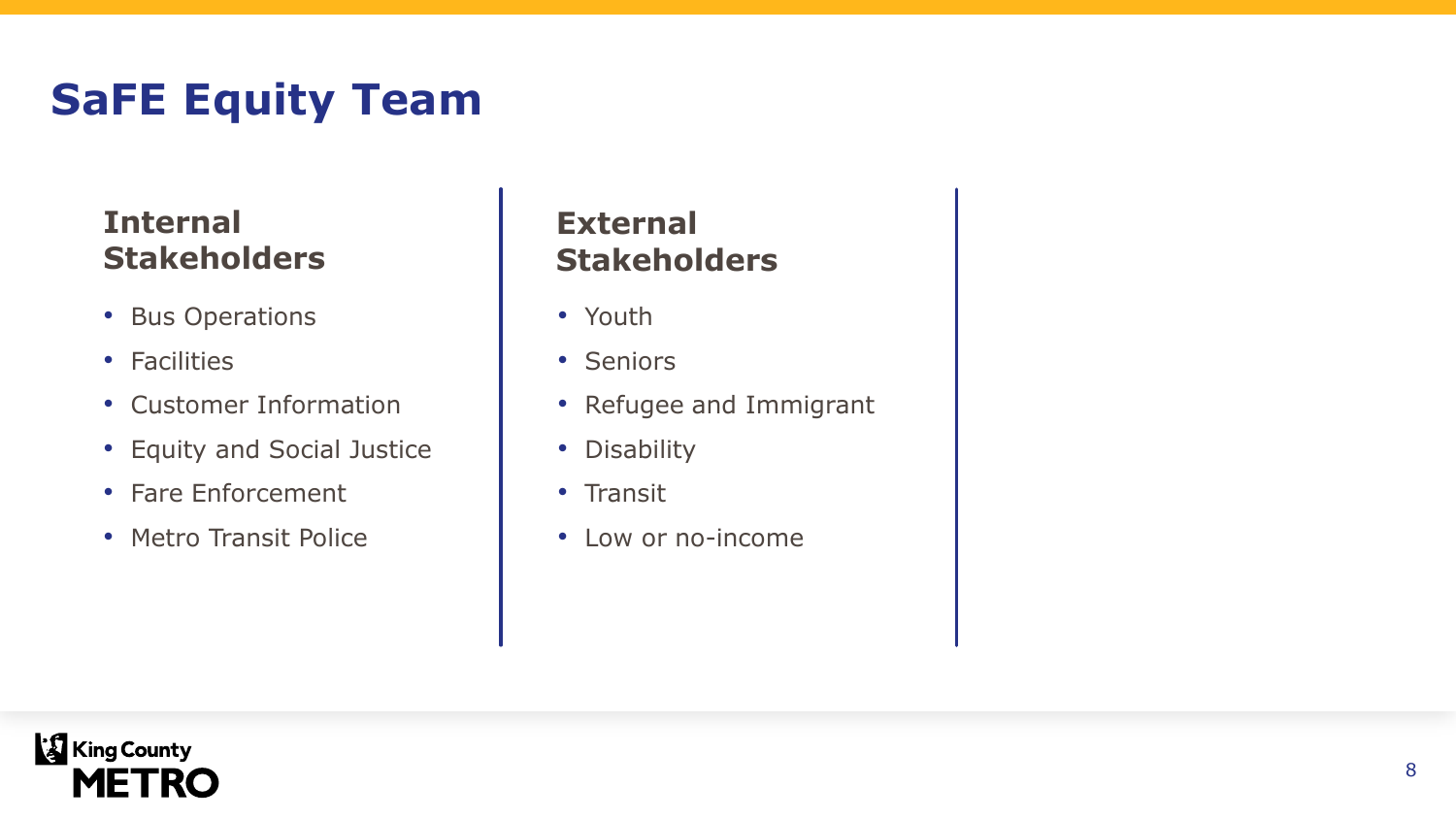## **SaFE Ad Hoc Teams**

#### **Customer Experience**

- Policy
- Research
- Transit Facilities
- Reduced Fares/Customer Information
- Transportation Demand Management
- Transit Instructor
- Metro Transit Center

#### **MTP/Fare Enforcement**

- Metro Transit Center
- Fare Enforcement
- Fares Policy
- RapidRide
- Service Quality
- Transit Control Center
- FE Contract Manager

#### **Unhoused**

- Transit Route Facilities
- Parking Management
- Bus Operations
- Transit Facilities
- Metro Transit Police
- Mental Health Professional
- Homelessness Care Professional

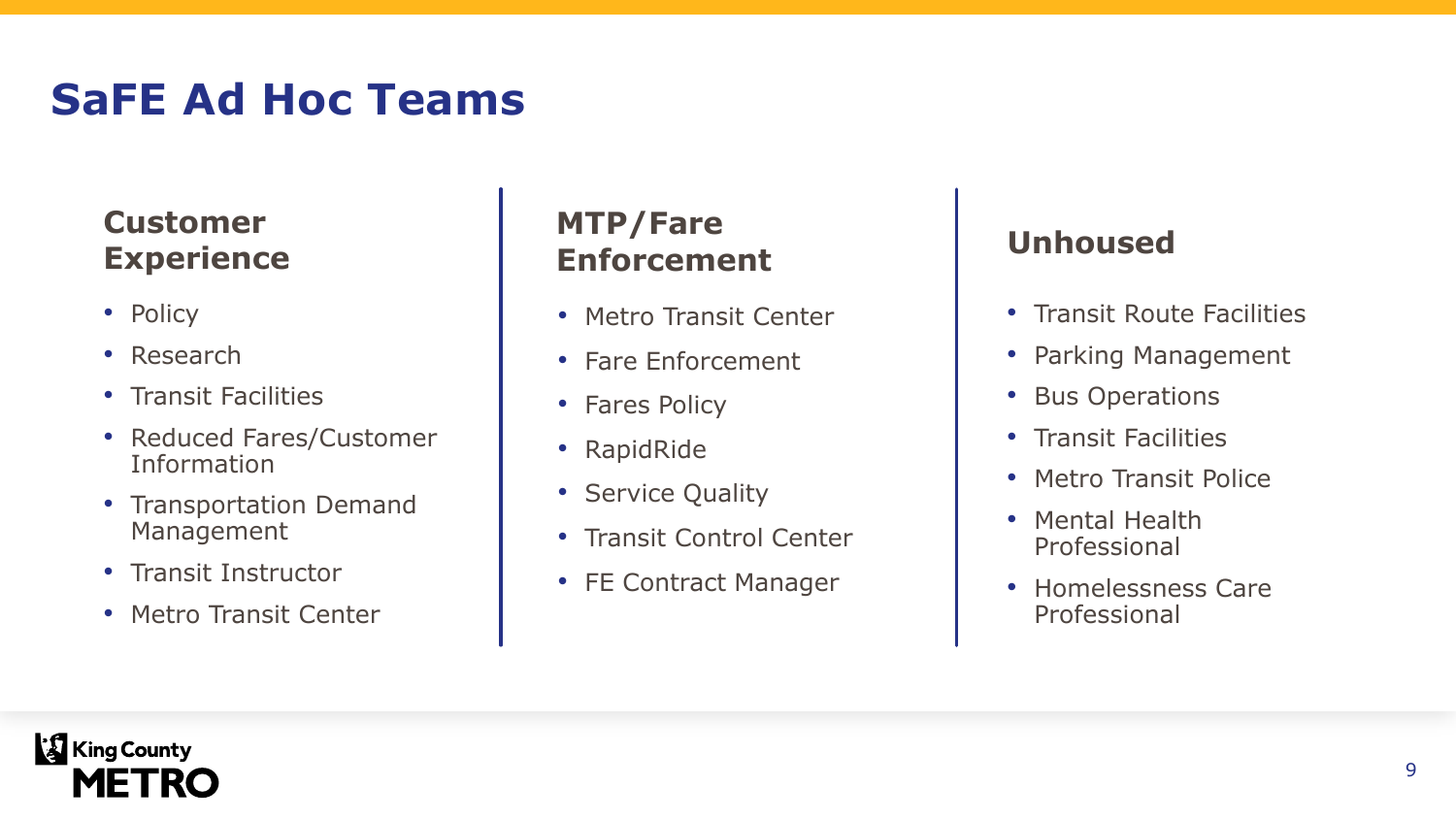### **SaFE Overview – Progress to Date**

- SaFE aligns with Leadership's commitment for Metro to become an anti-racist mobility agency and the need to stop inequitable outcomes in transit.
- SaFE will respond to a King County Council 2020-21 Budget Proviso (Section 113. P5. B.)
	- Reimagine transit safety and security, by reexamining, restructuring and reducing the department's security, fare enforcement and law enforcement practices, partnerships and resource allocation.
- Approval of [Scoping Report o](https://mkcclegisearch.kingcounty.gov/LegislationDetail.aspx?ID=4910679&GUID=2505E670-A1B0-4874-9C7C-511986D8B2D5&Options=Advanced&Search=)n May 18th by King County Council
- 8-hour Anti-Racist Training Completed by all participants
- Presented to Executive SLT on May 28th

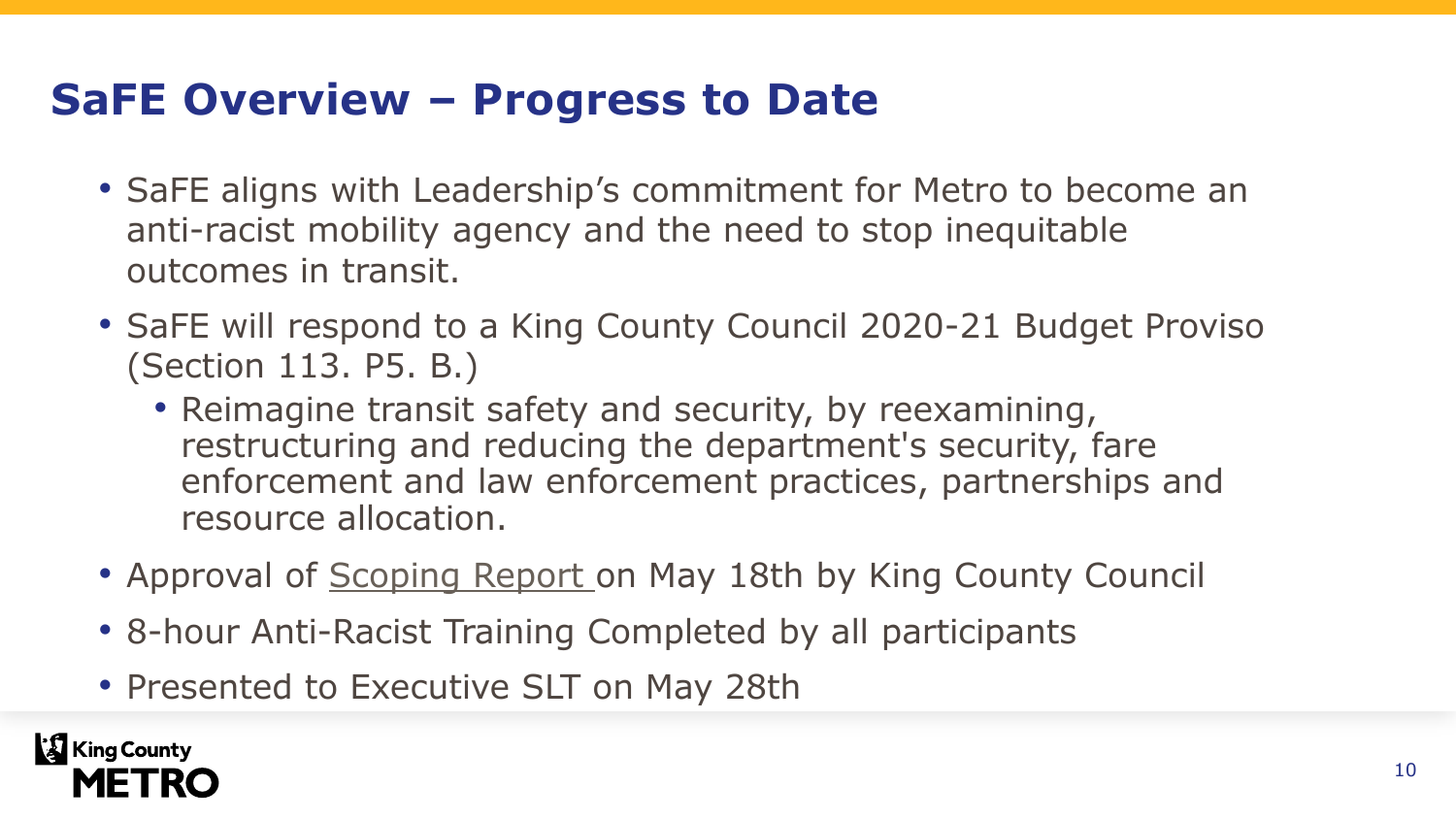## **Engagement Plan**

- External and Internal engagement processes co-defined key terms (co-creation, safe, welcoming) and listen to the experiences and frustrations the community faces.
- Prioritization and decision-making with Equity Team with representation from community members, employees, and labor reps
- *Upcoming – Engagement milestones*
	- o Internal/External Engagement Process
		- o Phase 2 Co-creation of Community Agreement *(Late June 2021)*
		- o Phase 2 Co-defining Safe and Welcoming at Metro *(Mid – July 2021)*
		- o Phase 3 Review of Policies and Procedures *(August 2021)*
		- o Phase 4 Prioritization of Recommendations *(September 2021)*
	- o Implementation report due to King County Council **(***September 30th 2021)*
		- o *\*this date is subject to change - Metro will pursue a deadline extension for the Implementation in the coming weeks*
	- o Transition of recommendations to current policies/procedures and pilot testing - *(Fall 2021 – Summer 2022)*

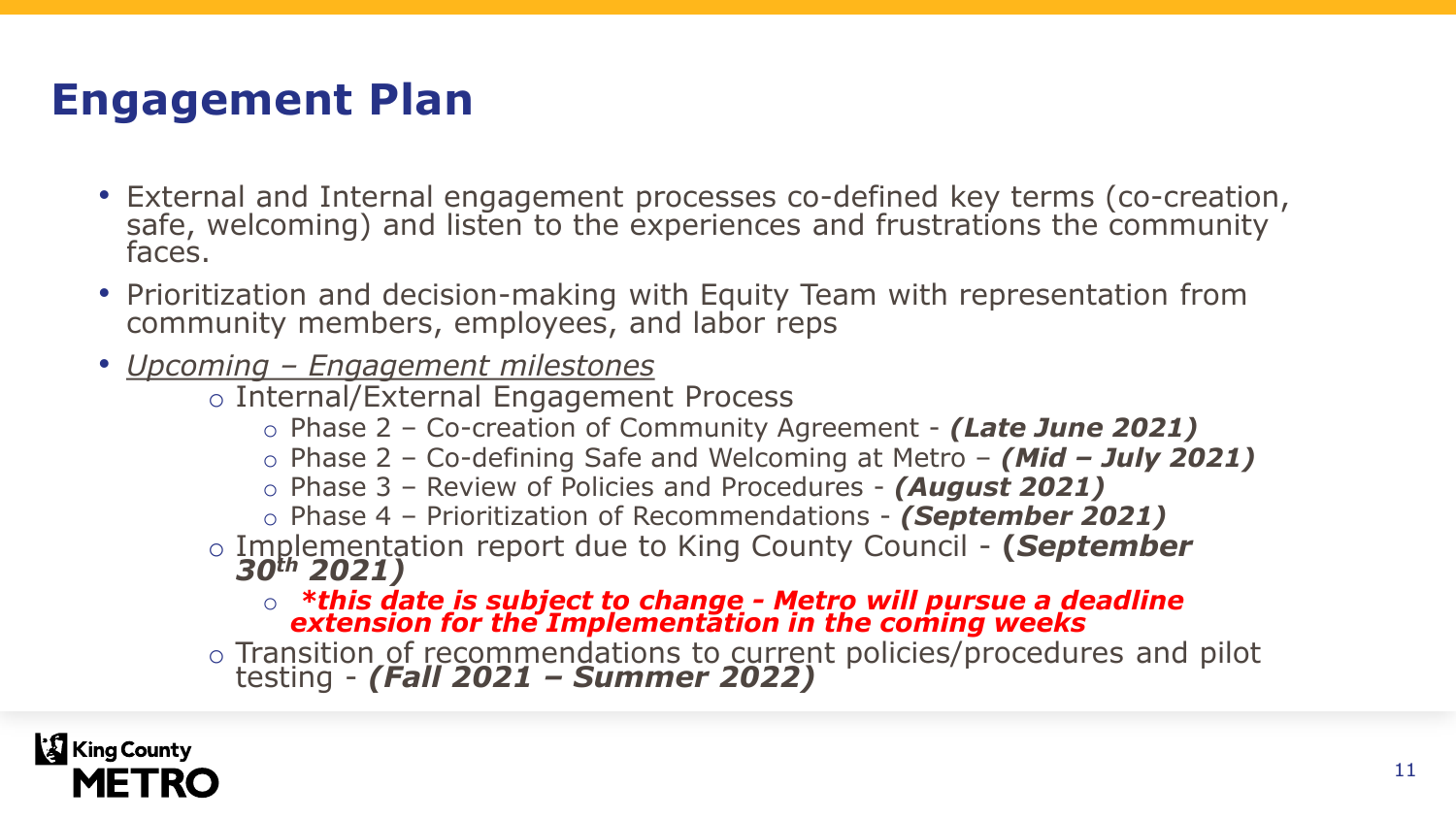### **SaFE Timeline**

**Summer 2021: Engagement Process** •Kickoff of internal and external cocreation process

•Collaboration with KCSO, Equity Cabinet and other initiatives

•Review current policies, procedures and practices

•Advance ideas/recommendations that could achieve shared goals

#### **\*\*Week of September 30th: Implementation Report**

•Analysis of research and feedback collection through engagement •Documentation and storytelling of Metro's safety and security future •Communicating how recommendations will meet shared goals •Review from GM and County Executive

**July 2022: Report back to KC Council** 

- •Further define impacts of recommendations and transition plan
- •Establish timelines for recommendations implementation necessary to advance shared goals
- •Ongoing engagement and coordination with all stakeholders

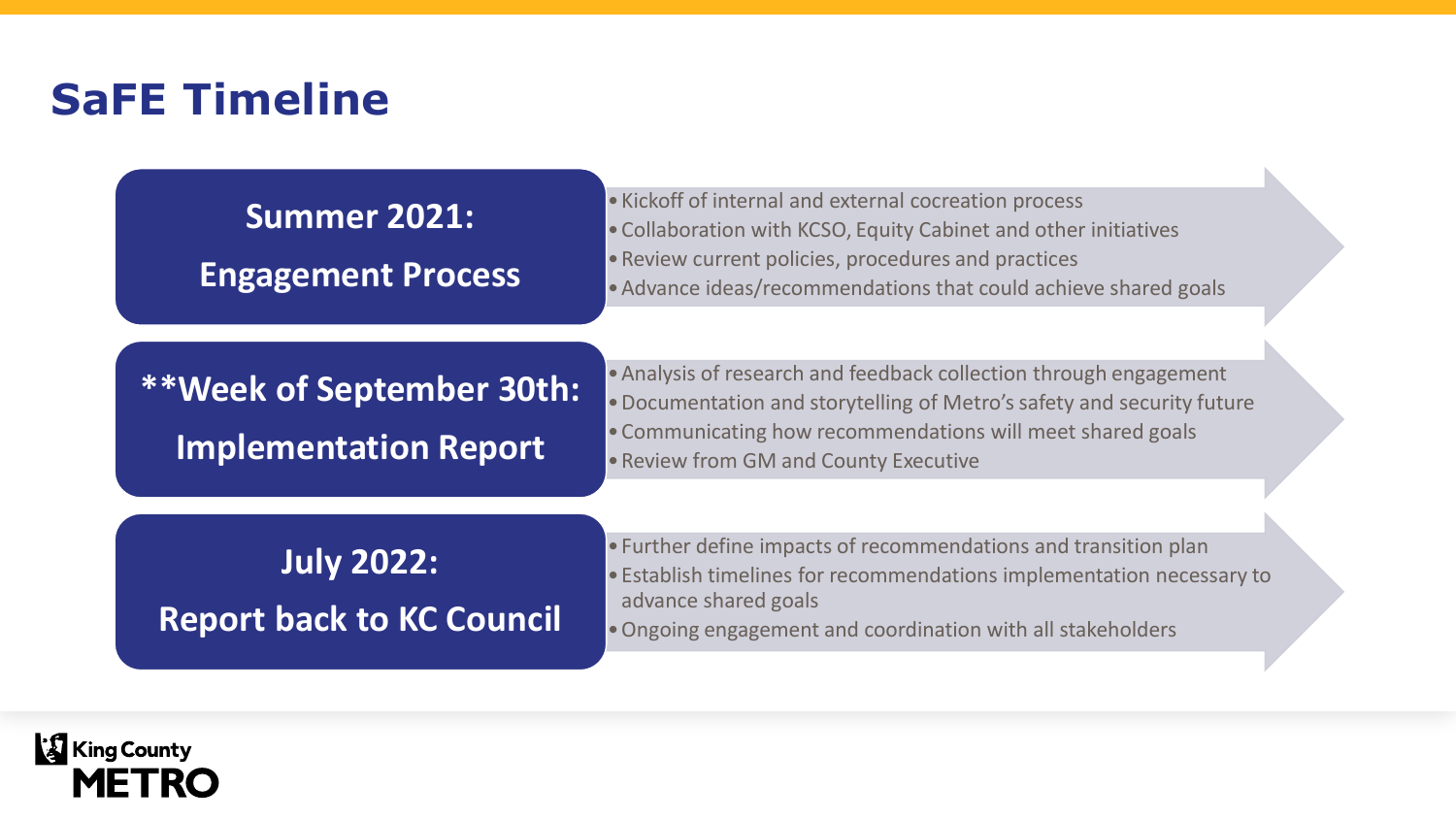# **Staying Involved with SaFE**

*Opportunities for the general public*

- July
	- Visioning of Safe and Welcoming at Metro through survey
	- Focus groups and interviews with community-based organizations *(will continue throughout the SaFE planning process)*
- August
	- Review and feedback policies and procedures digital platform
- September
	- Community Voting activity in Prioritization of Recommendations